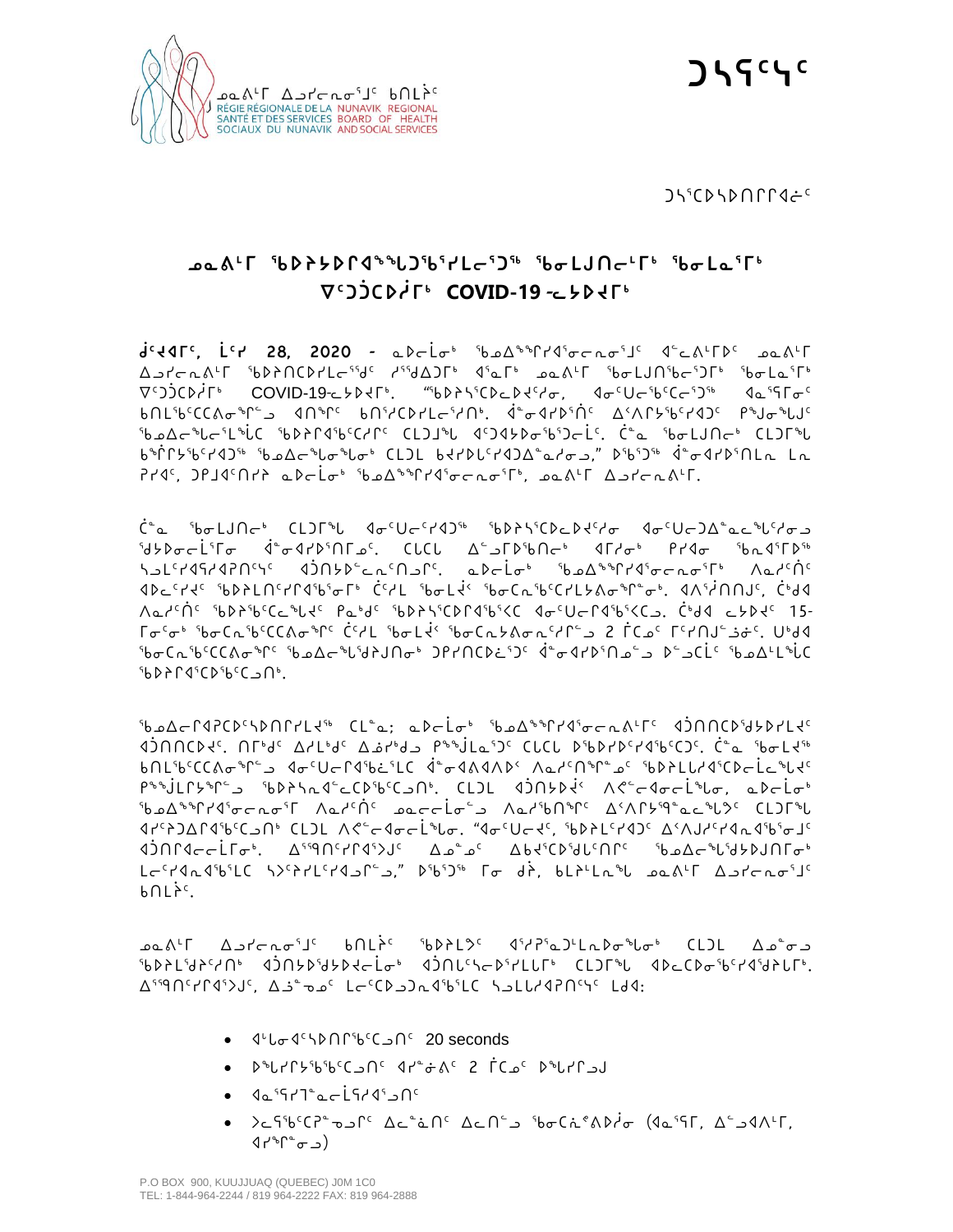**ᐃᕐᙯᑎᑦᓯᒋᐊᕈᑎ ᐱᒻᒪᕆᐅᑦᓱᓂ: ᐋᓐᓂᐊᕕᐊᐱᒻᒧᑦ ᐃᑎᑐᐃᓐᓇᕈᓐᓇᖏᑦᑐᑎᑦ.** ᐁᑦᑐᑕᐅᓯᒪᓂᐊᖕᖒᕈᕕᑦ ᖃᓂᒪᓇᕐᒥᒃ COVID-19-ᓚᔭᐅᔪᒥᒃ, ᐅᖄᓚᕕᖃᕆᐊᖃᕐᐳᑎᑦ ᑐᑭᓯᒋᐊᕐᕕᓴᕐᒧᑦ- ᖃᓄᐃᖕᖏᓯᐊᕆᐊᖃᕐᓂᖅ ᐱᓪᓗᒍ ᐅᕗᖓ 1-888-662-7482 ᐊᓪᓕᕇᕐᑐᓂᑦ ᓂᕿᑦᓯᑐᓄᑦ: 10:00-ᖑᒥᑦ ᐅᓪᓛᑯᑦ 10:00-ᖑᒧᑦ ᐅᓐᓄᑐᒃᑯᑦ, ᐊᓕᖏᓱᖓᕐᑐᓂᓪᓗ ᐊᓪᓕᑐᓂᓪᓗ: 10:00-ᖑᒥᑦ 5:00-ᖑᒧᑦ. ᑖᒃᑯᐊ ᐃᑲᐅᕐᓃᑦ ᓯᓚᑖᒎᑦ ᐋᓐᓂᐊᕕᐊᐱᑦᓯᓄᑦ ᐅᖄᓚᒋᐊᖃᕐᑐᑎᑦ.

*ᓄᓇᕕᒻᒥ ᐃᓗᓯᓕᕆᓂᕐᒧᑦ ᑲᑎᒪᔩᑦ ᓇᐅᓕᒫᓂᒃ ᐱᒍᑦᔨᕗᑦ 1978-ᒥ ᓄᐃᑕᐅᓯᒪᑦᓱᑎᒃ* **ᔦᒥᓯ ᐯᒥ ᑯᐯᓪᓗ ᑕᕐᕋᖓᓂ ᐊᖏᖃᑎᒌᒍᑎᒧᑦ.** *ᐱᒍᑦᔨᓱᑎᒃ ᑯᐯᒃ ᑕᕐᕋᖓᓂᒃ 55 ᖁᓛᓃᑦᑐᓕᒫᒥᒃ ᐃᓗᓯᓕᕆᓂᕐᒥᒃ ᐃᓄᓕᕆᓂᕐᒥᓗ ᐱᒍᑦᔨᐅᑎᓂᒃ ᓄᓇᓖᑦ ᖁᓕᓪᓗ ᓯᑕᒪᓪᓗ ᐃᓄᖏᓐᓂᒃ.*

## $-30-$

**ᑐᓴᕐᑎᓯᔪᑦ:** ᓄᓇᕕᒻᒥ ᐃᓗᓯᓕᕆᓂᕐᒧᑦ ᑲᑎᒪᔩᑦ

**ᑐᑭᓯᒋᐊᕐᕕᓴᖅ:** ᔪᓭ ᓕᕕᐊᒃ  $J\overline{J}\overline{J}\overline{J}\overline{J}\overline{J}\overline{J}$ ᐅᖄᓚᐅᑎᖓ: 819-964-2222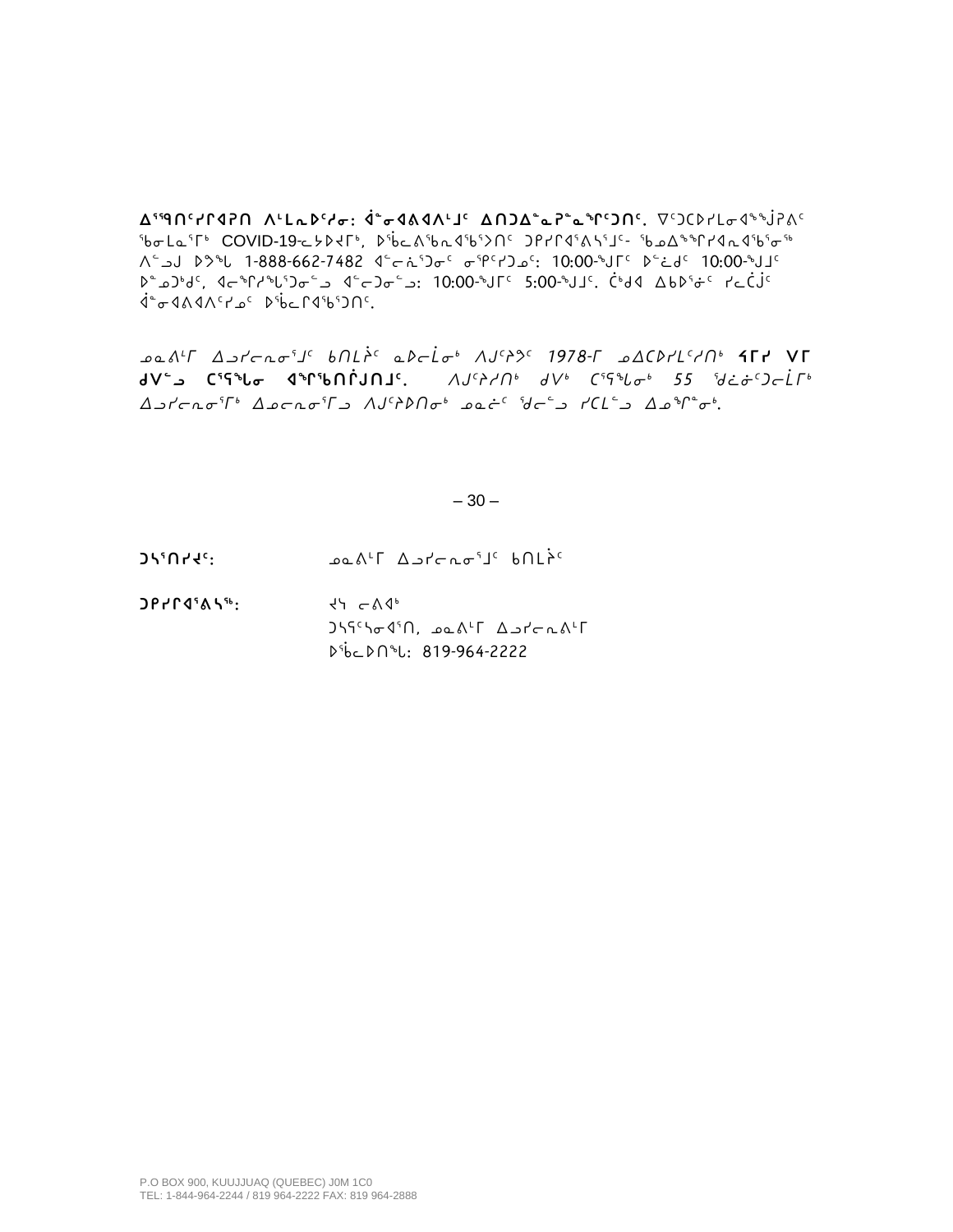## FOR IMMEDIATE DISTRIBUTION

## **NUNAVIK CONFIRMS FIRST CASE OF COVID-19**

**Kuujjuaq, March 28, 2020** – The Public Health Department of the Nunavik Regional Board of Health and Social Services (NRBHSS) has received confirmation that a woman currently in the region has tested positive for COVID-19. "Ever since the patient was tested, she was put under home isolation and a list of close contacts was gathered. The health authorities are ensuring all proper follow-ups with everyone concerned. The patient is aware of the situation and is doing well," says Dr. Marie Rochette, Regional Director of Public Health at the NRBHSS.

The patient has practiced self-isolation since being tested and will continue to do so until instructed otherwise by her treating team. The patient is still currently sharing a house with others but is isolated in a specific room and hygiene measures are being strictly applied. A public health team is in charge of contacting the patient's close contact list. Through various questions, the team will determine who needs to practice further measures such as testing and practicing self-isolation. Close contacts are persons that were in contact with the patient for a period of at least 15 minutes at a distance of two meters or less. Instructions will be given to the close contacts and health professionals will follow up with them daily.

Action has been taken in a timely manner; all appropriate public health measures are in place. All physical and psychosocial needs are currently being addressed. The patient and contacts who will be in isolation will be followed by the CLSC and their needs will be re-assessed on a regular basis. As the situation evolves, Public Health and regional partners will constantly monitor the situation and make adjustments along the way. "For those in isolation, they are aware of all the precautions they need to follow. We remind people to help them follow the recommendations and be supportive," says Minnie Grey, executive director of the NRBHSS.

The NRBHSS acknowledges that this period is highly stressful and wishes to reassure the population that thorough measures are in place to ensure a strict control on the situation. As a reminder, everyone should follow those basic but highly important hygiene measures such as:

- Washing your hands frequently for at least 20 seconds
- Respecting a distance of two meters between one another
- Staying at home as much as possible
- Avoiding visiting friends and family members in close spaces at all cost (home, cabin, etc.)

**Important reminder: do not present yourself at your local CLSC.** If you believe you are infected with COVID-19, please contact the Info-Health line at 1-888-662-7482 from Monday to Friday: 10 AM to 10 PM, Saturday and Sunday: 10 AM to 5 PM. Outside of opening hours please contact your local CLSC.